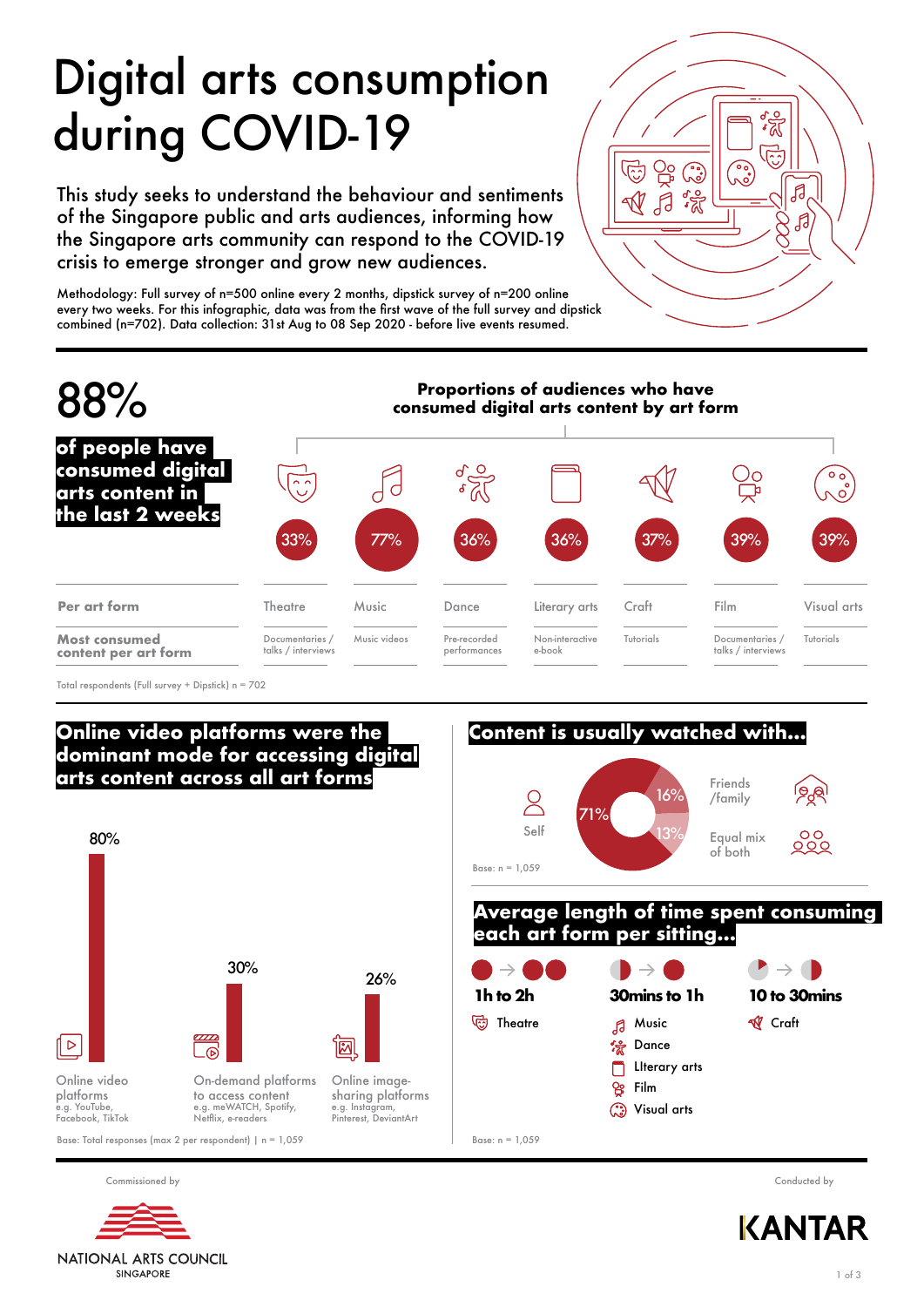### **Digital content consumed tended to be from foreign artists**



#### **Audiences also tended to consume free content**



Base: Digital arts consumers who know where the artists are from  $|n = 567$ 

Base: Digital arts consumers: n = 615



## **Visual Arts and Theatre had highest proportion of local content being consumed**



Base: Digital arts consumers: Theatre n = 139 | Music n = 215 | Dance n = 141 | Literary n = 140 | Craft n = 140 | Film n = 145 | Visual n = 139

#### **Over half consumed free digital content. However, almost 3 in 10 were willing to pay over \$20 for digital content.**